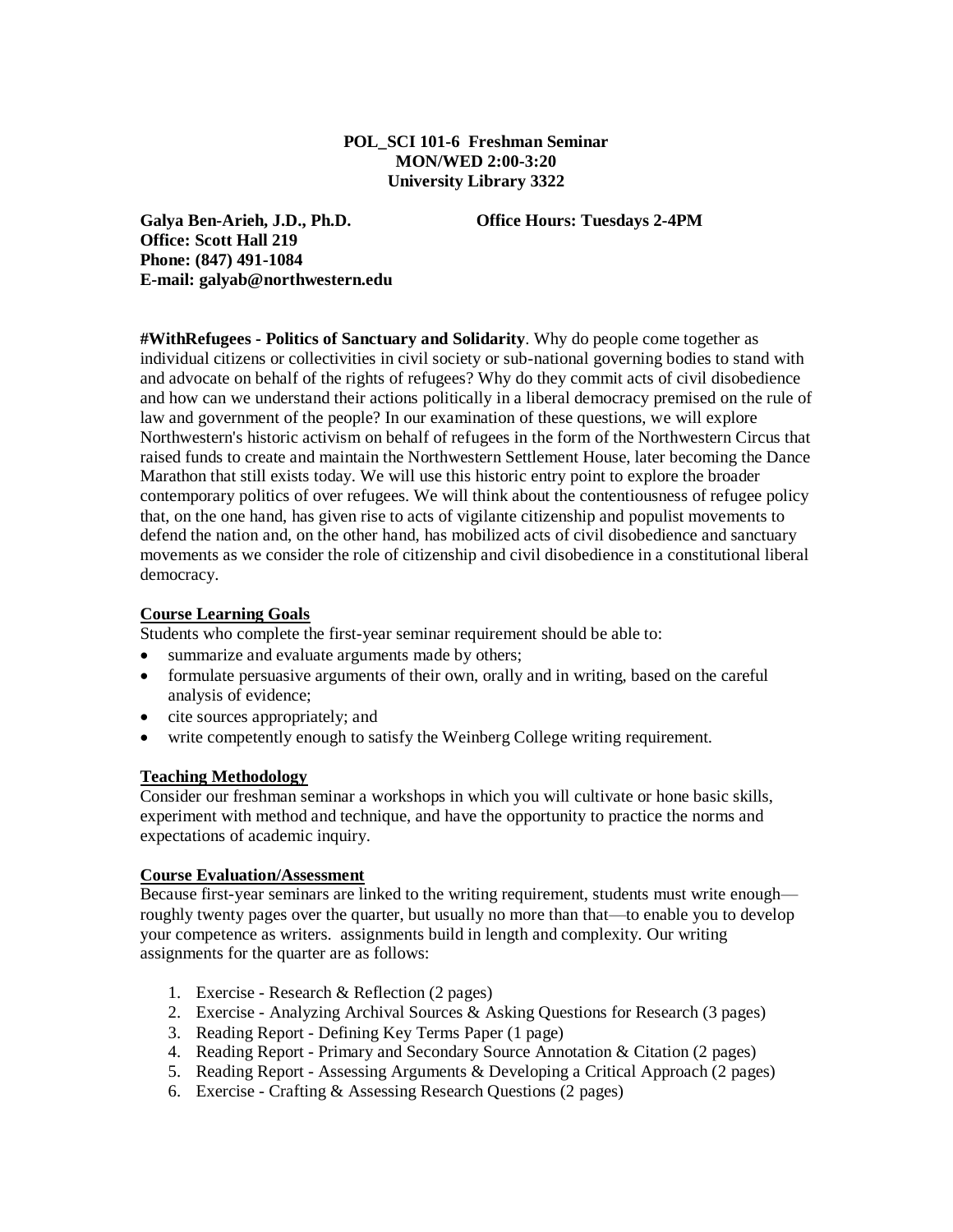- 7. Paper- Draft 1: Thesis development, Sources & Evidence Peer Review Exercise (3 pages) [20%]
- 8. Paper Draft 2: Flow of ideas and depth of analysis Revision Process (5 pages)
- 9. Paper Draft 3: Final editing for general presentation and quality (8 pages)
- 10. Paper Final (Due March  $20<sup>th</sup>$ , 5PM)

| Grading: | Participation and 3 Exercises | 25% |
|----------|-------------------------------|-----|
|          | 3 Reading Reports             | 35% |
|          | 3 Paper drafts/Peer Review    | 20% |
|          | Final Paper                   | 20% |

### **Course Materials**

All course materials on Canvas or links in syllabus

#### **Class Preparation & Attendance**

The most important component of our time together this quarter is you – your openness to learning and ownership of your learning experience. This means that you are responsible for reading the syllabus and managing your time so that you are prepared for class. My role is to facilitate your learning by providing reading materials active learning opportunities, and guidance on how to improve your skills of critical thinking and writing. Since this is not your only class, the best strategy is to budget your time so that you are, **at a minimum**, familiar with the readings we will be discussing before coming to class. This means taking the time to examine the readings to consider who are the authors, what does each reading contribute to the topic, what kind of information is being conveyed in each reading and how are the ideas and information relevant to our discussion. Surfing the Internet for the information on the topic is not appropriate preparation. You should come to class having read and thought about the assigned readings, and you should feel free to test out ideas and enter into conversations with your fellow students.

I will assess your participation based on your thoughtfulness and your engagement with the materials, not whether you agree with other students or with the assigned materials. Ownership of your learning experience means coming regularly to class. There are no lectures in this class. Each week class will be a combination of discussion and active learning exercises. When you do not attend on a regular basis, it's understandable that you will be confused and feel that it's hard to understand the organization of the course since the course is made up of readings, discussions and exercises that all come together to create your educational experience. If you miss one or more of these components, you will find it difficult to perform well in the class. Ownership of your learning experience means coming to see me during office hours if you feel you do not understand the material or are concerned about the course organization, requirements or my teaching style. And, seeking out the other tools the University has to offer such as the Writing Center [\(nuwrite.northwestern.edu\)](http://nuwrite.northwestern.edu/) and Subject Librarians

[\(https://www.library.northwestern.edu/research/subject-librarians/index.html\)](https://www.library.northwestern.edu/research/subject-librarians/index.html). Consider our class just as you would a job. As such, if you need to miss class, you must either make arrangements ahead of time with me or notify me in writing where the situation arises unexpectedly and you need to miss class or a portion of class.

#### **Safe Conversations**

Do safe spaces belong on college campuses? Or do safe spaces threaten free speech and limit the diversity of opinion that contributes to critical thinking, maturity and growth? My hope is that we work together to create a "win-win" solution. In our time together my hope is that we will have thought provoking discussions by developing our skills of mindfulness, mutual respect, empathy and understanding.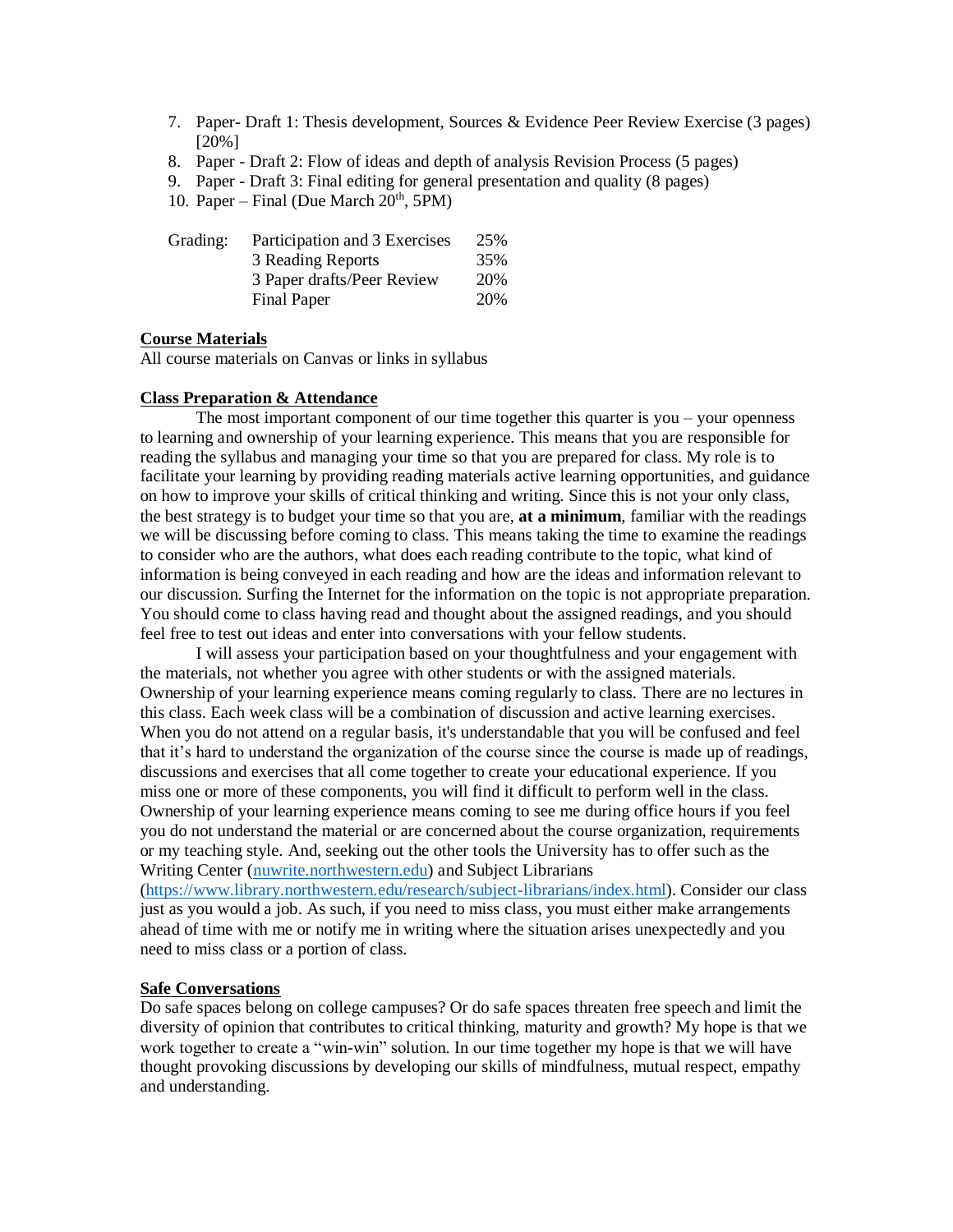# **Policy on Make-Ups, Extensions, Incompletes**

In principle, deadlines cannot be changed. However, allowance will be made for cases in which genuine emergencies prevent students from completing work on time. Such emergencies might include medical treatment or bereavement. Having a heavy workload, impending deadlines for other courses or extra-curricular commitments are an important part of learning how to manage your adult life and cannot normally be considered emergencies. Having said that, your overall well-being is a top priority. If you are feeling that you are unable to meet the course deadlines or have a situation that is making it difficult for you to meet the course obligations, a great resource on campus is Student Assistance & Support Services:

<http://www.northwestern.edu/studentaffairs/dos/about-us/our-office/assistance-support/> Please keep me informed of how you are doing.

## **Plagiarism and Academic Integrity**

Plagiarism is the presenting of someone else's thoughts, ideas, or work as one's own, *regardless of whether this is what is intended*, and it will not be tolerated in this course. All cases of alleged violation of academic integrity will be referred to the Assistant Dean for Advising and Academic Integrity. Possible penalties range from failing the course to permanent exclusion from the university. For more on plagiarism, see:

<https://nuwrite.northwestern.edu/topics/academic-integrity/index.html>

#### **Students with Disabilities**

Any student with a documented disability needing accommodations is requested to speak directly both to the Office of Services for Students with Disabilities (SSD) (847-467-5530) and to the instructors as early as possible in the quarter (preferably within the first two weeks of class). All discussions will remain confidential.

#### **Canvas**

Much of the business of this course, including access to readings on reserve and announcements, will be conducted through the Course Management System (Canvas), so you are responsible for checking it frequently. To access Canvas, you will need to use your NetID and password. You are also encouraged to use Canvas to continue discussions or pose questions outside of class.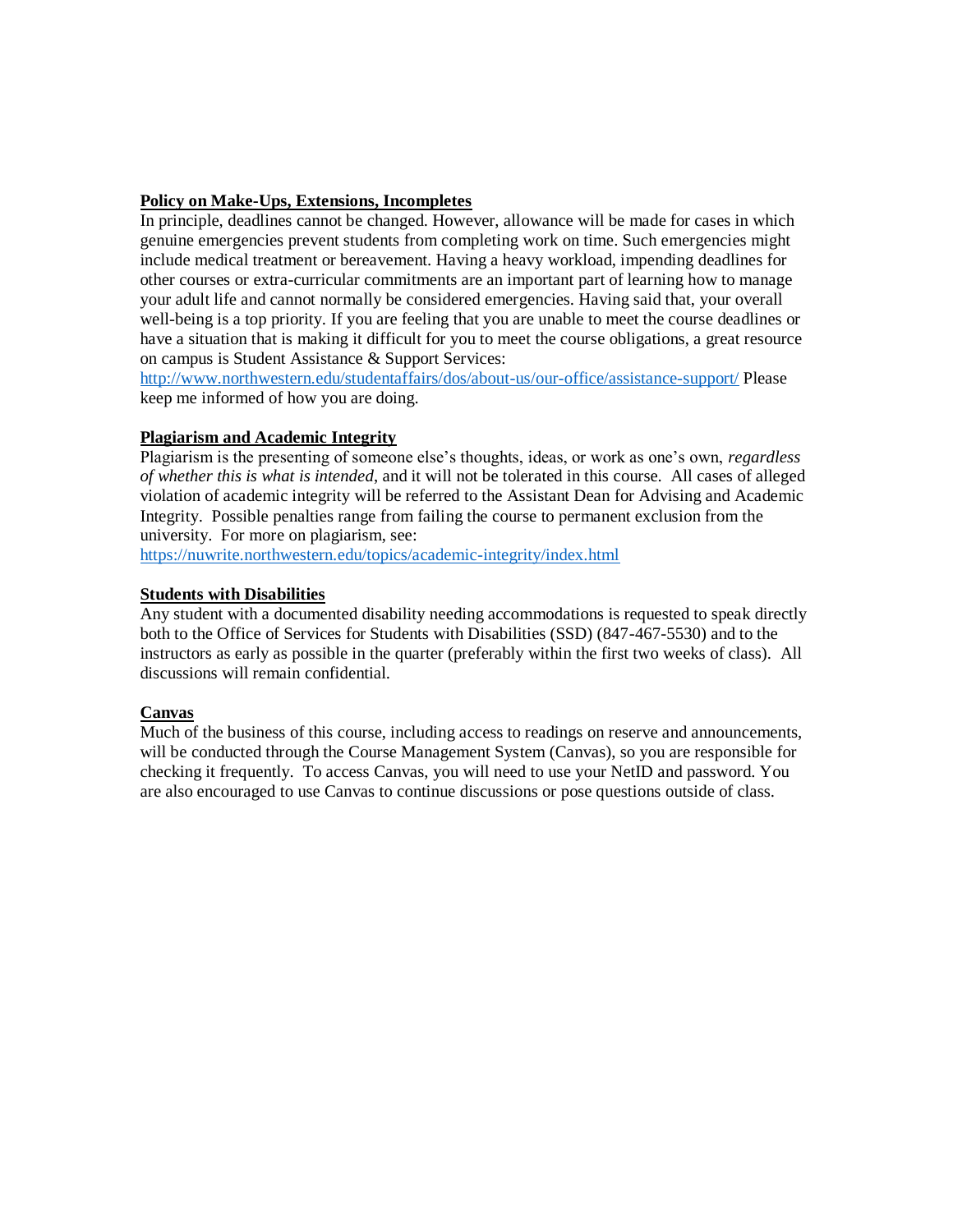## **Course Topics and Weekly Schedule**

#### **Week One (Jan. 7 & 9) Why have Northwestern Students taken up Refugee Causes?**

#### **Readings:**

• Nancy Foner, "The uses and abuses of history: understanding contemporary U.S. immigration" [https://www.tandfonline.com/doi/pdf/10.1080/1369183X.2018.1507553?needAccess](https://www.tandfonline.com/doi/pdf/10.1080/1369183X.2018.1507553?needAccess=true)  $=$ true

We will NOT meet as a class on Monday, Jan. 7<sup>th</sup> Instead, please take our class time to complete the research and reflective writing exercise (Week One assignment on Canvas) using the Digital Northwestern Daily archive.

We are meeting on Wednesday, Jan. 9<sup>th</sup> - Introduction to the class and discussion of your research findings and reflection exercise.

## **Week Two (Jan. 14 & 16) Conducting Research**

- **Meet in the University Archives -** Deering Library Special Collections
- **[https://www.nu150.northwestern.edu/news/stories/01\\_25\\_01\\_circus.html](https://www.nu150.northwestern.edu/news/stories/01_25_01_circus.html)**

*Week Two Writing***:** Analyzing Archival Sources & Asking Questions for Research Exercise

# **Week Three (Jan. 23) Citizenship & Civil Disobedience (We have no class Mon, Jan. 21** - **MLK Day)**

#### **Readings:**

- Martin Luther King, Jr. Letter from Birmingham Jail [https://web.cn.edu/kwheeler/documents/Letter\\_Birmingham\\_Jail.pdf](https://web.cn.edu/kwheeler/documents/Letter_Birmingham_Jail.pdf)
- James Madison, Federalist #10
- Henry David Thoreau, "On the Duty of Civil Disobedience"
- In Trump's America, who's protesting and why? Here's our February report. -The Washington Post, April 5, 2017 [https://www.washingtonpost.com/news/monkey-cage/wp/2017/04/05/in-trumps](https://www.washingtonpost.com/news/monkey-cage/wp/2017/04/05/in-trumps-america-whos-protesting-and-why-heres-our-february-report/?utm_term=.6d5caa1db335)[america-whos-protesting-and-why-heres-our-february](https://www.washingtonpost.com/news/monkey-cage/wp/2017/04/05/in-trumps-america-whos-protesting-and-why-heres-our-february-report/?utm_term=.6d5caa1db335)[report/?utm\\_term=.6d5caa1db335](https://www.washingtonpost.com/news/monkey-cage/wp/2017/04/05/in-trumps-america-whos-protesting-and-why-heres-our-february-report/?utm_term=.6d5caa1db335)
- The Return of Civil Disobedience | The New Yorker, January 9, 2017 [https://www.newyorker.com/magazine/2017/01/09/the-return-of-civil](https://www.newyorker.com/magazine/2017/01/09/the-return-of-civil-disobedience)[disobedience](https://www.newyorker.com/magazine/2017/01/09/the-return-of-civil-disobedience)



*Week Three Writing* - Defining Key Terms (1 page)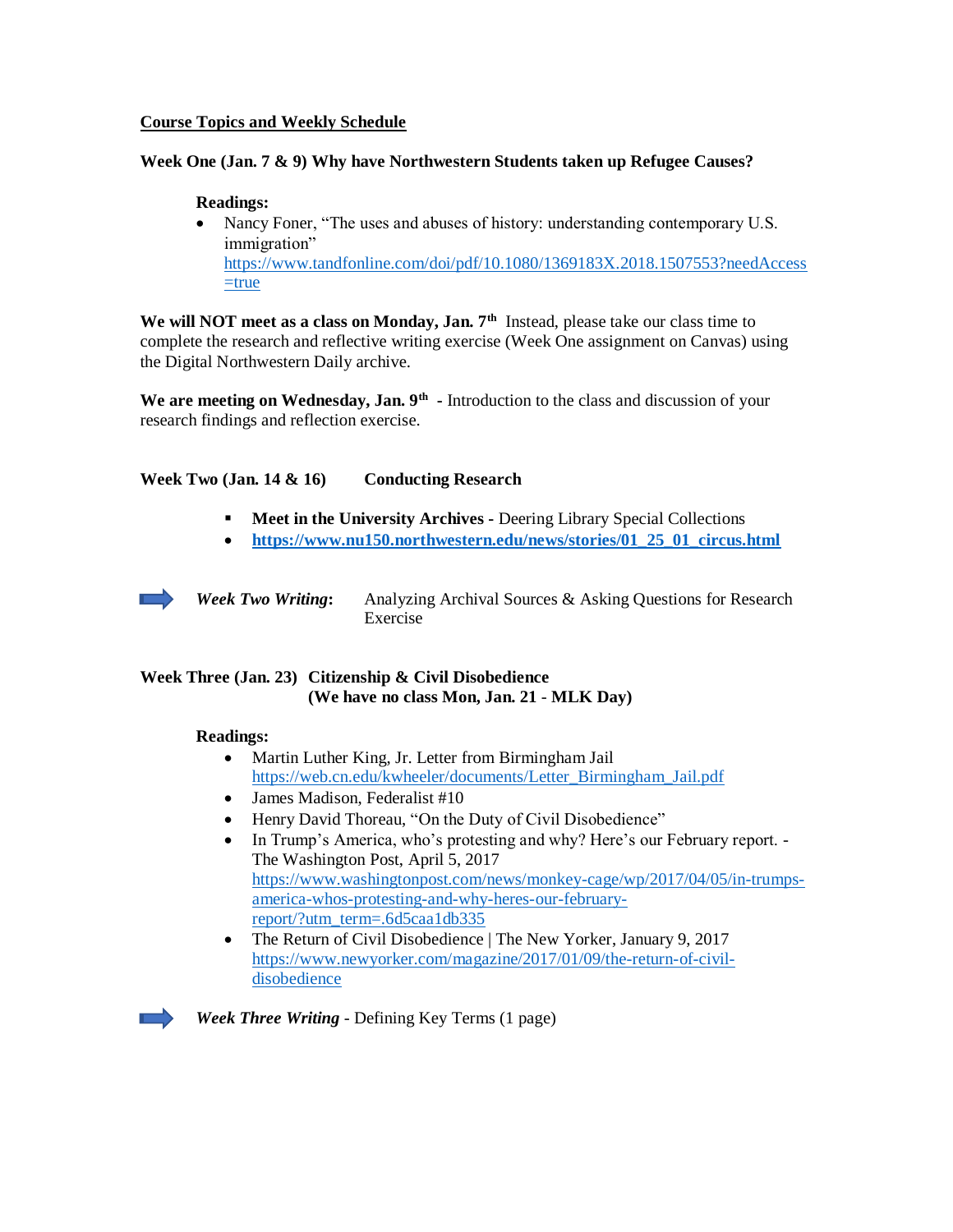## **Week Four (Jan. 28 & 30) Citizen Vigilantes and Democracy**

# **Readings:**

- Charles Taylor, "The Dynamics of Democratic Exclusion," *Journal of Democracy*, Vol. 9, Number 4 (Oct. 1998)
- James Dennison and Andrew Geddes, "The Rising Tide? The Salience of Immigration and the Rise of Anti-Immigration Political Parties in Western Europe," The Political Quarterly (2018).
- Demetrios Papademetriou, Kate Hooper and Meghan Benton, "In Search of a New Equilibrium," Immigration Policymaking in the Newest Era of Native Populism," MPI Nov. 2018
- [José Jorge Mendoza,](https://philpeople.org/profiles/jose-jorge-mendoza) "Illegal: White Supremacy and Immigration Status," in Alex Sager (ed.), *The Ethics and Politics of Immigration: Core Issues and Emerging Trends*. London, UK: Rowman & Littlefield International. pp. 201-220 (2016)
- Many worldwide oppose more migration both into and out of their countries, Pew Research Center. [http://www.pewresearch.org/fact-tank/2018/12/10/many](http://www.pewresearch.org/fact-tank/2018/12/10/many-worldwide-oppose-more-migration-both-into-and-out-of-their-countries/)[worldwide-oppose-more-migration-both-into-and-out-of-their-countries/](http://www.pewresearch.org/fact-tank/2018/12/10/many-worldwide-oppose-more-migration-both-into-and-out-of-their-countries/)
- Southern Poverty Law Center, [Hate Map](https://www.splcenter.org/hate-map)
- Pew Research Center, "Immigration Attitudes," a compilation of recent essays on how media representation of immigrants and refugees impact public opinion – browse the articles here, [http://www.pewresearch.org/topics/immigration](http://www.pewresearch.org/topics/immigration-attitudes/)[attitudes/](http://www.pewresearch.org/topics/immigration-attitudes/)

*Week Four Writing* Primary & Secondary Source Annotation & Citation (2 pages)

## **Week Five (Feb. 4 & 6) Rule of Law & Sanctuary Movements**

## **Readings:**

- Susan Gzesh, "Central Americans and Asylum Policy in the Reagan Era," *Migration Information Source,* Migration Policy Institute, April 1, 2006, [https://www.migrationpolicy.org/article/central-americans-and-asylum-policy](https://www.migrationpolicy.org/article/central-americans-and-asylum-policy-reagan-era)[reagan-era](https://www.migrationpolicy.org/article/central-americans-and-asylum-policy-reagan-era)
- Sophie H. Pirie, "The Origins of a Political Trial: The Sanctuary Movement and [Political Justice,"](http://digitalcommons.law.yale.edu/cgi/viewcontent.cgi?article=1040&context=yjlh) *Yale Journal of Law & the Humanities*, vol. 2, no. 2, (1990).
- Paul Wickham Schmidt, "Refuge in the United States: The Sanctuary Movement Should Use the Legal System," Hofstra Law Review, Vol. 15, issue 1 (1986)
- Statement of Retired Immigration Judges and former members of the Board of Immigration Appeals (April 18, 2018)
- Data Points to Wide Gap in Asylum Approval Rates at Nation's Immigration Courts - NBC Bay Area (May 10, 2018) [https://www.nbcbayarea.com/news/local/Data-Points-to-Wide-Gap-in-Asylum-](https://www.nbcbayarea.com/news/local/Data-Points-to-Wide-Gap-in-Asylum-Approval-Rates-at-Nations-Immigration-Courts-482182911.html)[Approval-Rates-at-Nations-Immigration-Courts-482182911.html](https://www.nbcbayarea.com/news/local/Data-Points-to-Wide-Gap-in-Asylum-Approval-Rates-at-Nations-Immigration-Courts-482182911.html)
- Silje Sande, "When Democracy Gets Personal Civil Disobedience in the Case of Rejected Asylum Seekers," [https://www.humanityinaction.org/knowledgebase/284-when-democracy-gets](https://www.humanityinaction.org/knowledgebase/284-when-democracy-gets-personal-civil-disobedience-in-the-case-of-rejected-asylum-seekers/print)[personal-civil-disobedience-in-the-case-of-rejected-asylum-seekers/print](https://www.humanityinaction.org/knowledgebase/284-when-democracy-gets-personal-civil-disobedience-in-the-case-of-rejected-asylum-seekers/print)



**Week Five Writing**: Assessing Arguments & Developing a Critical Approach (2 pages)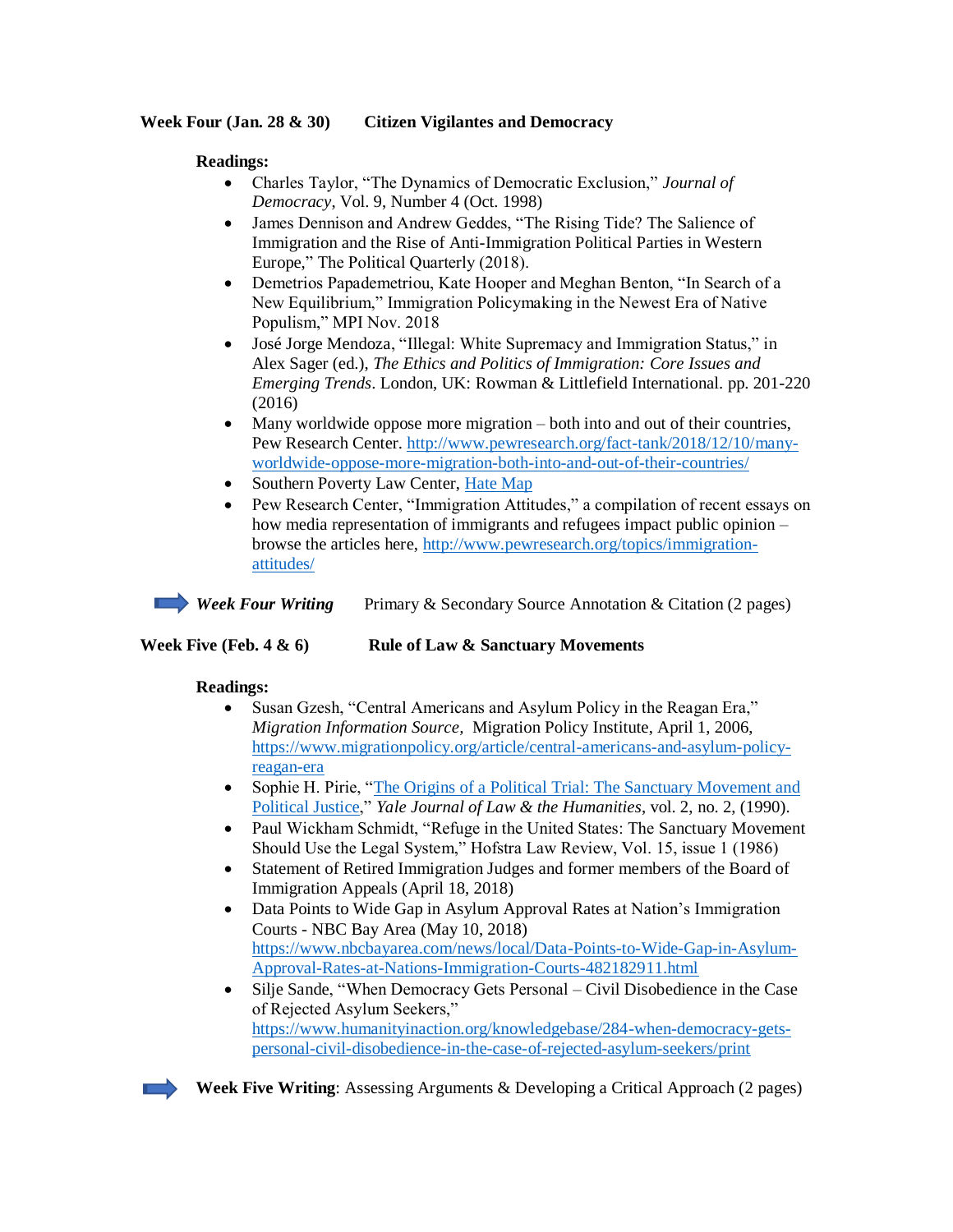# **Week Six (Feb. 11 & 13) Researching Sanctuary Movements**

▪ This week we will not meet in class. Instead, you will conduct research on "sanctuary" and "solidarity" in the University archives and meet with a subject librarian.



**Week Six Writing:** Crafting & Assessing Research Questions (2 pages)

**Week Seven (Feb. 18 & 20) The Writing Process** - Peer Review Workshop

■ Reading will be your peer partner papers



**Week Seven Writing**: Paper Draft : Thesis development, Sources & Evidence Peer Review Exercise (3 pages)

### **Week Eight (Feb. 25 & 27) Sanctuary Cities and Campuses**

#### **Readings:**

- Abou Farman, ["In Defense of Sanctuary,](https://thebaffler.com/latest/in-defense-of-sanctuary-farman)" *The Baffler*, April 6, 2017.
- A. Naomi Paik, "Abolitionist Futures and the US Sanctuary Movement," *Race & Class*, vol. 59, no. 2 (2017).
- Squire, V. and Bagelman, J. (2012). Taking not waiting. Space, temporality and [politics in the City of Sanctuary movement.](https://canvas.uw.edu/courses/1114024/files/40143770/download?wrap=1) In P. Nyers and K. Rygiel (eds) *[Citizenship, Migrant Activism and the Politics of Movement.](https://canvas.uw.edu/courses/1114024/files/40143770/download?wrap=1)* London and [New York: Routledge, pp. 146–64.](https://canvas.uw.edu/courses/1114024/files/40143770/download?wrap=1)
- Center for Immigration Studies, "Sanctuary Cities," web-page index of articles from a think tank that opposes so-called Sanctuary Cities, <https://cis.org/Sanctuary-Cities>
- National Immigration Law Center, ["Sanctuary City Toolkit,](https://www.nilc.org/issues/immigration-enforcement/sanctuary-city-toolkit/)" June 26, 2017.
- ACLU, ["ACLU Response to 'Sanctuary City' Legislation,](https://www.aclu.org/aclu-response-sanctuary-city-legislation)" 2015–2017.



**Week Eight Writing**: Paper Draft 2: Flow of ideas and depth of analysis Revision Process (5 pages)